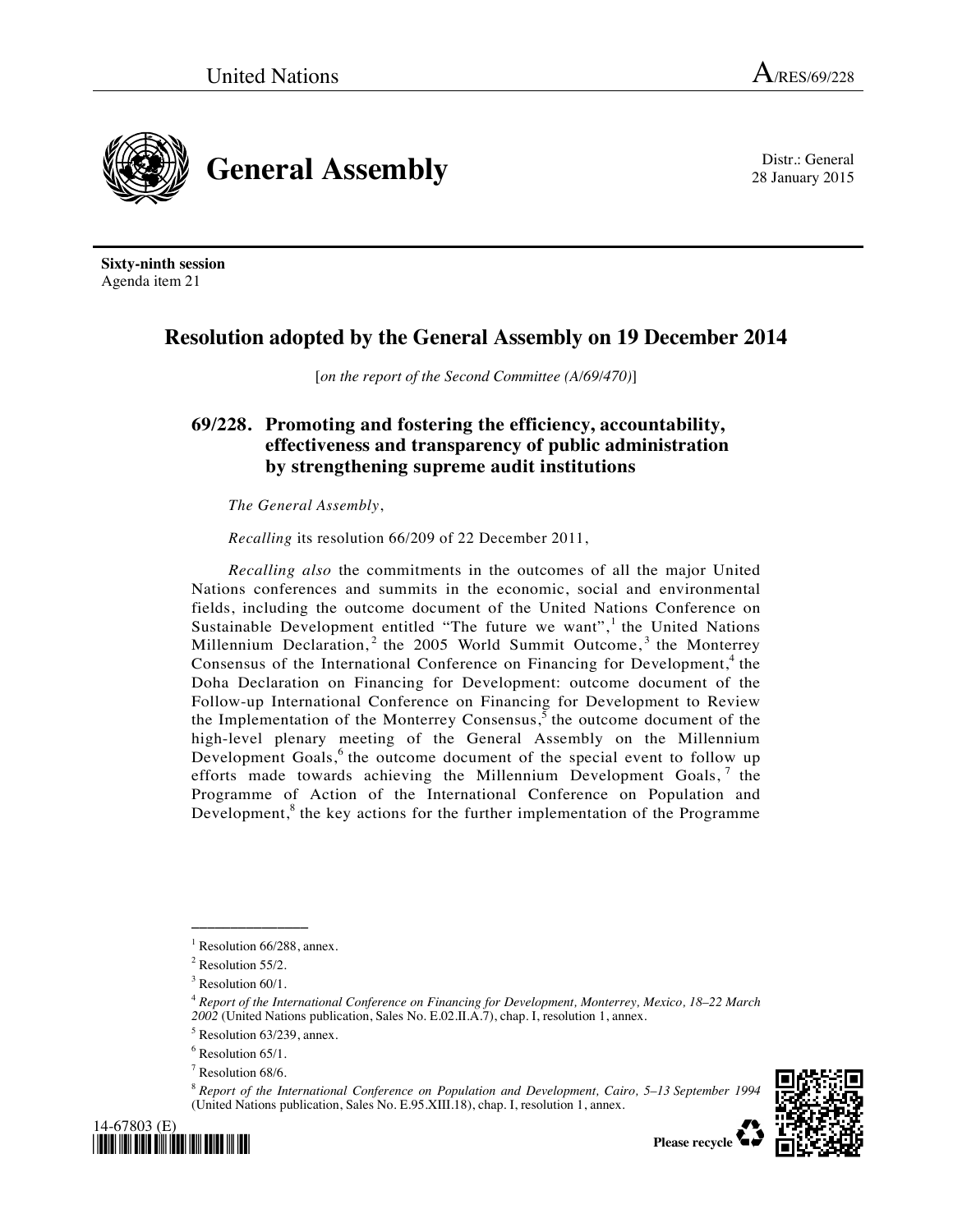of Action of the International Conference on Population and Development<sup>9</sup> and the Beijing Declaration<sup>10</sup> and Platform for Action,<sup>11</sup>

*Recalling further* its resolutions 67/290 of 9 July 2013 and 68/1 of 20 September 2013, and the ministerial declaration of the high-level segment of the 2014 session of the Economic and Social Council and the high-level political forum on sustainable development, $^{12}$ 

*Recalling* its resolution 68/309 of 10 September 2014, in which it welcomed the report of the Open Working Group on Sustainable Development Goals<sup>13</sup> and decided that the proposal of the Open Working Group contained in the report shall be the main basis for integrating sustainable development goals into the post-2015 development agenda, while recognizing that other inputs will also be considered, in the intergovernmental negotiation process at the sixty-ninth session of the General Assembly,

*Emphasizing* the need to improve the efficiency, accountability, effectiveness and transparency of public administration,

*Emphasizing also* that efficient, accountable, effective and transparent public administration has a key role to play in the implementation of the internationally agreed development goals, including the Millennium Development Goals,

*Stressing* the need for capacity-building as a tool to promote development, and welcoming the cooperation of the International Organization of Supreme Audit Institutions with the United Nations in this regard,

 1. *Recognizes* that supreme audit institutions can accomplish their tasks objectively and effectively only if they are independent of the audited entity and are protected against outside influence;

 2. *Also recognizes* the important role of supreme audit institutions in promoting the efficiency, accountability, effectiveness and transparency of public administration, which is conducive to the achievement of national development objectives and priorities as well as the internationally agreed development goals;

 3. *Takes note with appreciation* of the work of the International Organization of Supreme Audit Institutions in promoting greater efficiency, accountability, effectiveness, transparency and efficient and effective receipt and use of public resources for the benefit of citizens;

 4. *Also takes note with appreciation* of the Lima Declaration of Guidelines on Auditing Precepts of  $1977<sup>14</sup>$  and the Mexico Declaration on Supreme Audit Institutions Independence of 2007,<sup>15</sup> and encourages Member States to apply, in a

**\_\_\_\_\_\_\_\_\_\_\_\_\_\_\_** 

<sup>&</sup>lt;sup>9</sup> Resolution S-21/2, annex.

<sup>&</sup>lt;sup>10</sup> Report of the Fourth World Conference on Women, Beijing, 4–15 September 1995 (United Nations publication, Sales No. E.96.IV.13), chap. I, resolution 1, annex I.<br><sup>11</sup> Ibid., annex II.

<sup>12</sup> *Official Records of the General Assembly, Sixty-ninth Session, Supplement No. 3* (A/69/3/Rev.1), chap. VI, sect. F.

 $^{13}$  A/68/970 and Corr.1.

<sup>&</sup>lt;sup>14</sup> Adopted by the Ninth Congress of the International Organization of Supreme Audit Institutions, Lima, 17–26 October 1977.

<sup>&</sup>lt;sup>15</sup> Adopted by the Nineteenth Congress of the International Organization of Supreme Audit Institutions, Mexico City, 5-10 November 2007.